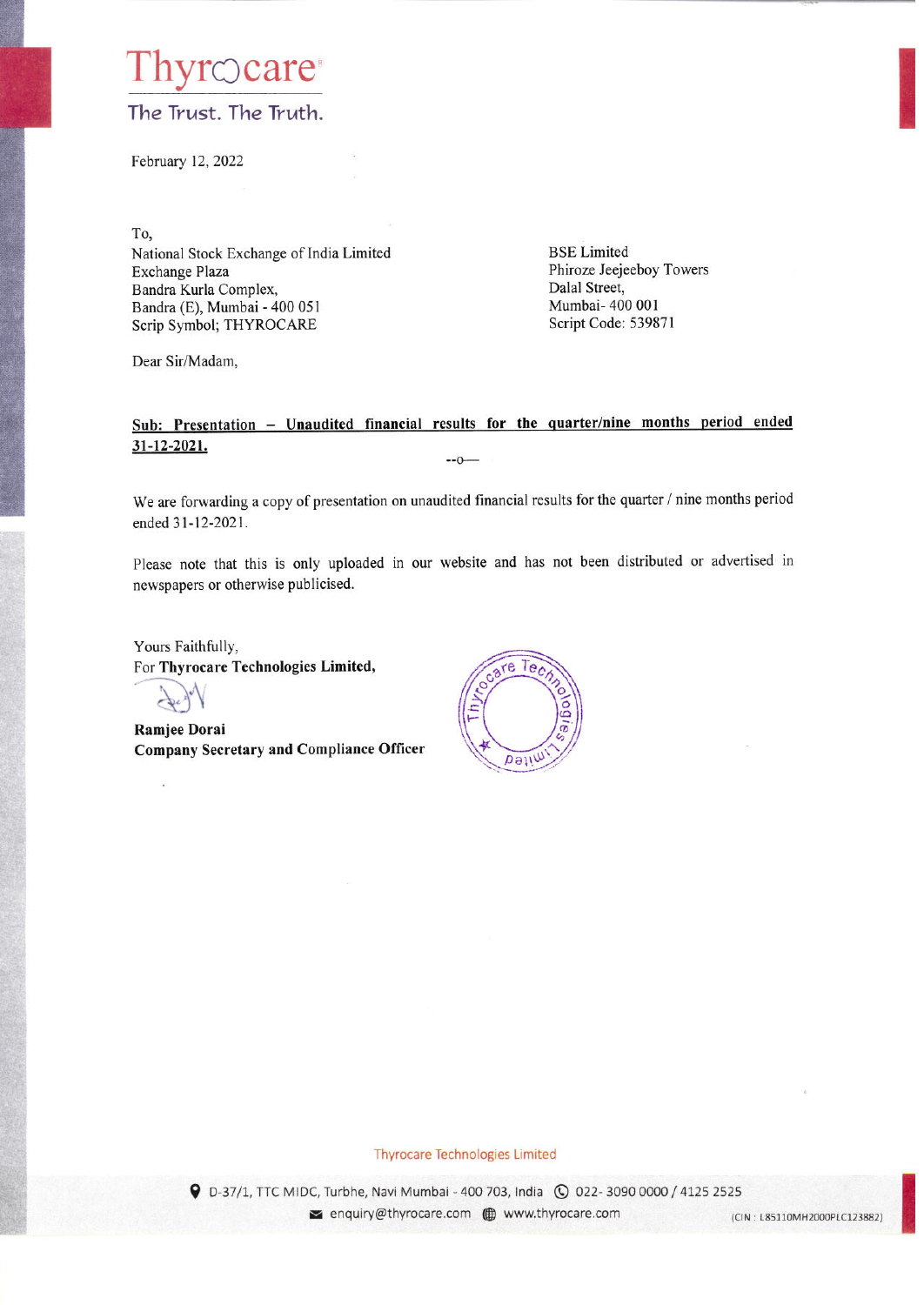# **Thyrocare Technologies Limited**

Quarterly Presentation - Dec' 21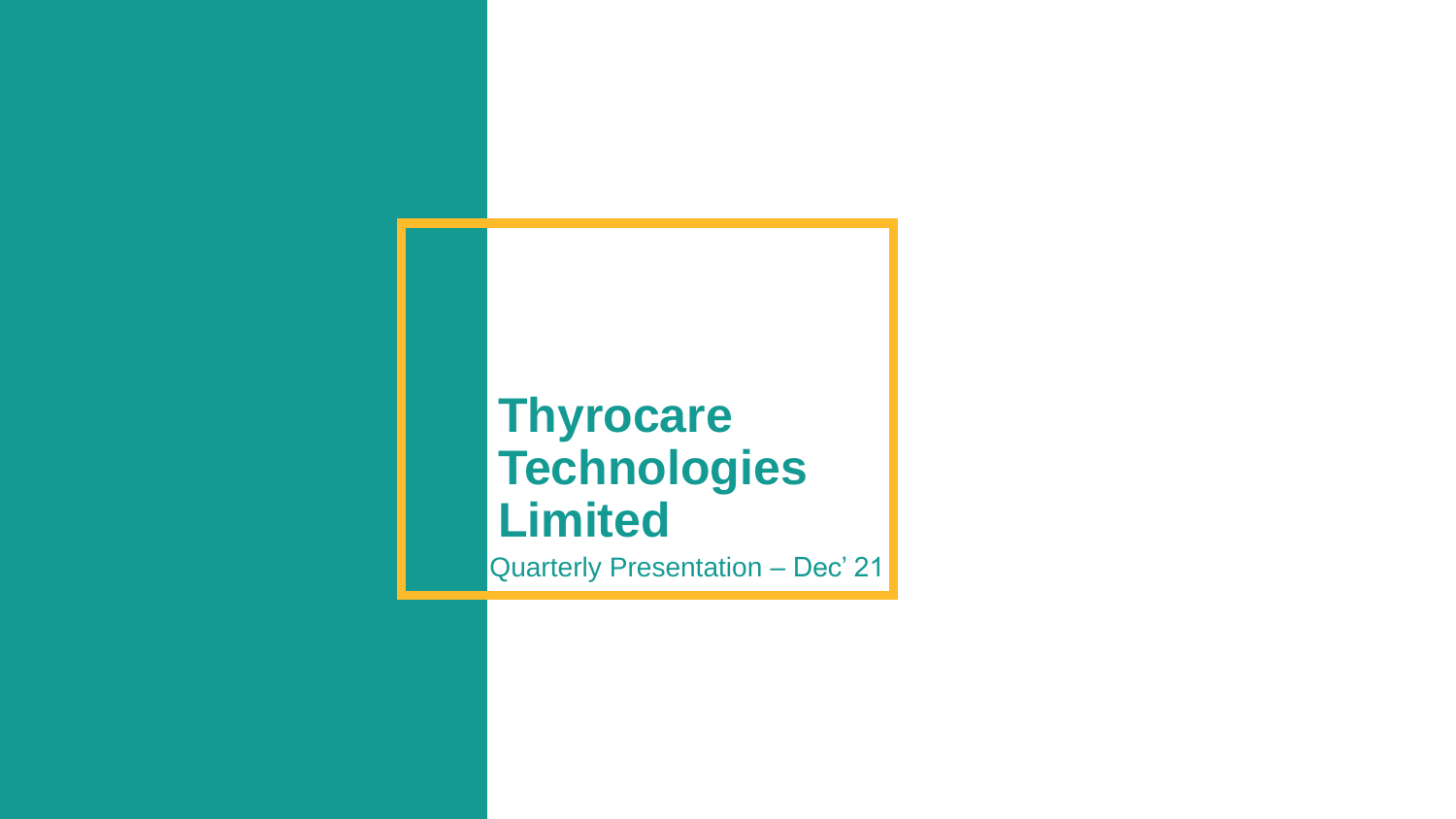## API + Thyrocare stronger together – an 8 point agenda



Serve Pharmeasy Online customers of 2.1 million transacting users<sup>1</sup> 1

Partner with Retailio network of 87,194

- pharmacies<sup>2</sup> and MARG network of more than  $200,000$  pharmacies and wholesalers<sup>3</sup> to expand order points 2
- Support Aknamed to integrate diagnostics in its offering to 1000+ hospitals 3
- Ensure the expansion of Pharmeasy & DocOn offline collection points 4

## $Thy$ rocare<sup>®</sup>

+

The Trust. The Truth.

- Continue to improve our value proposition to our franchisee network 5
- Focused brand building on our Health packages i.e. Aarogyam 6
- Expand Lab network selectively to address TAT challenges, focused franchise expansion 7
- Leverage Pharmeasy technology expertise to improve our customer experience and phlebotomist productivity 8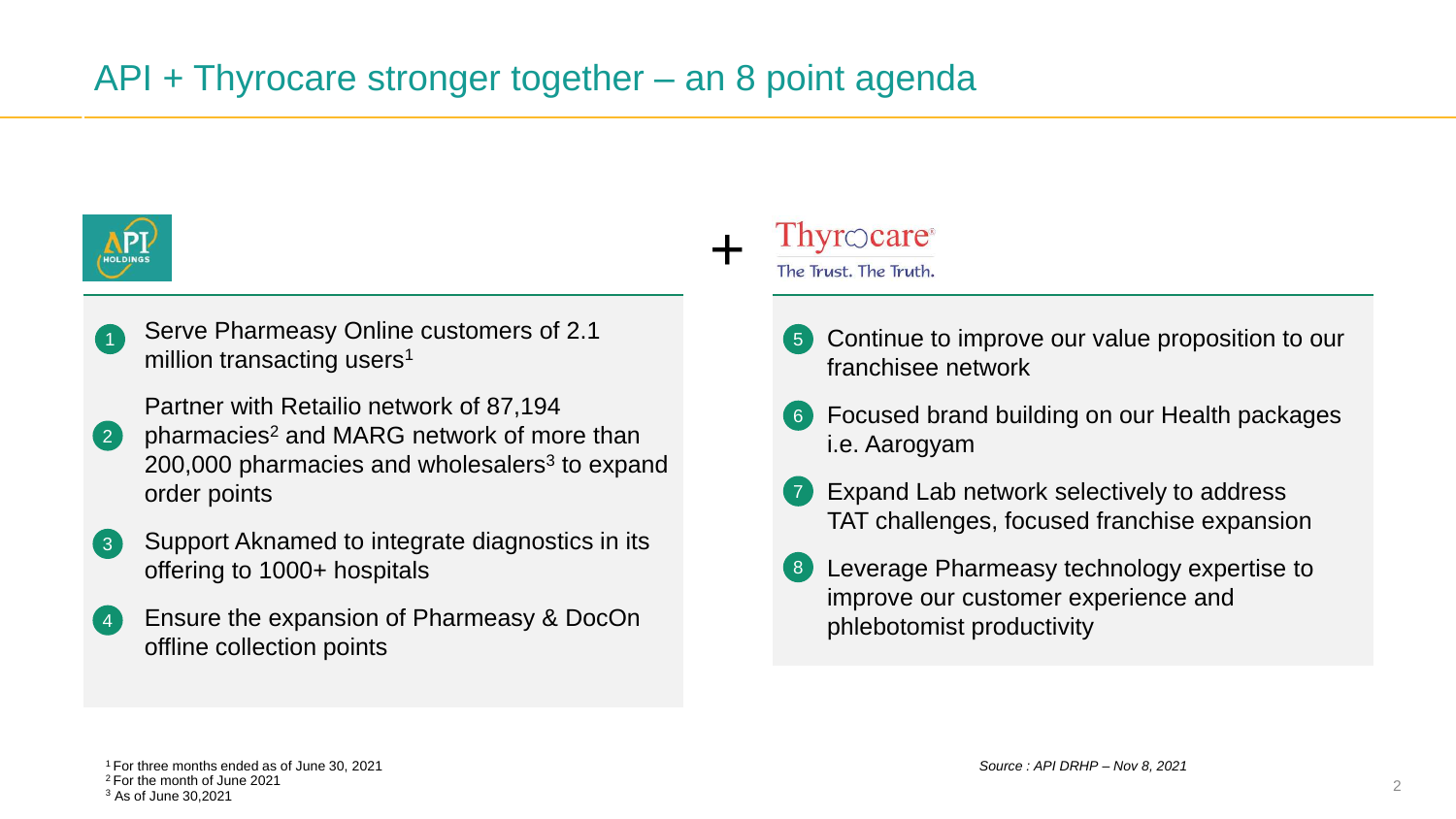## Several elements already in pilot / execution phase



| <b>Cross-sell</b>                                                   | <b>Collection centers</b>                                                       | <b>Hospitals</b>                                   | <b>Pharmacies</b>                                                  |
|---------------------------------------------------------------------|---------------------------------------------------------------------------------|----------------------------------------------------|--------------------------------------------------------------------|
| Integration of<br>Thyrocare on<br><b>Pharmeasy App</b><br>completed | 150+ Pharmeasy<br>collection points<br>initiated (14 cities<br>migrated to TTL) | 2 Cities where<br><b>Aknamed pilot</b><br>on-going | 100 Retailio<br>retailers on-<br>boarded in 5 cities<br>as a pilot |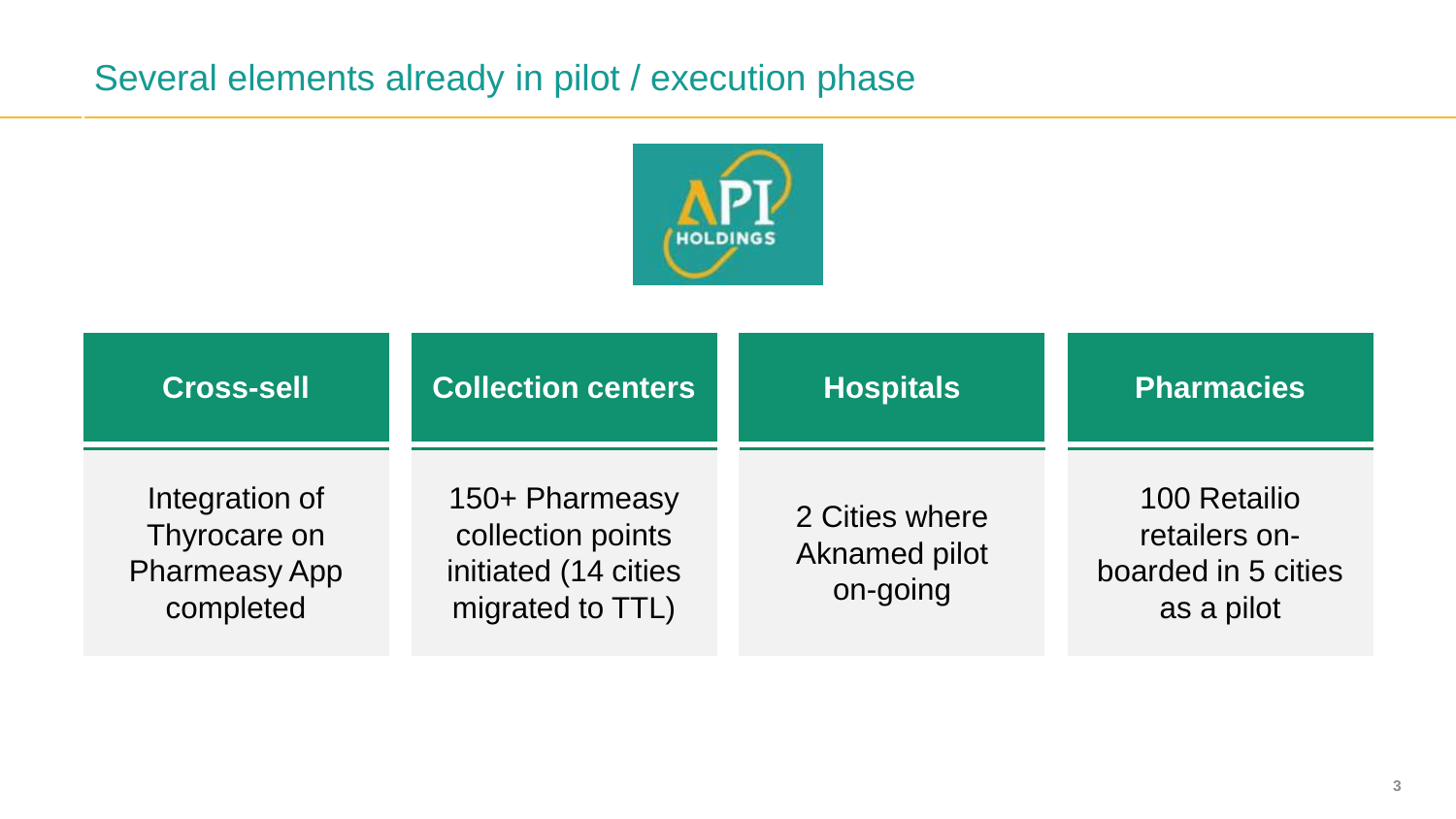## Several elements already in pilot / execution phase



The Trust. The Truth.

| <b>Addressing churn</b>                                                            | <b>New Partners</b>                                            | <b>Ease of doing</b><br><b>business</b>      | <b>TAT improvement,</b><br><b>Quality initiatives</b>                                                            |
|------------------------------------------------------------------------------------|----------------------------------------------------------------|----------------------------------------------|------------------------------------------------------------------------------------------------------------------|
| <b>Test pricing</b><br>optimized in Dec,<br>588 churned<br>franchises<br>activated | 49 new Third Party<br>providers<br>integrated into<br>platform | 5 initiatives<br>launched for the<br>channel | 6+ RPLs initiated<br>to improve TAT in<br>select regions,<br><b>NABL</b> certification<br>initiated for all labs |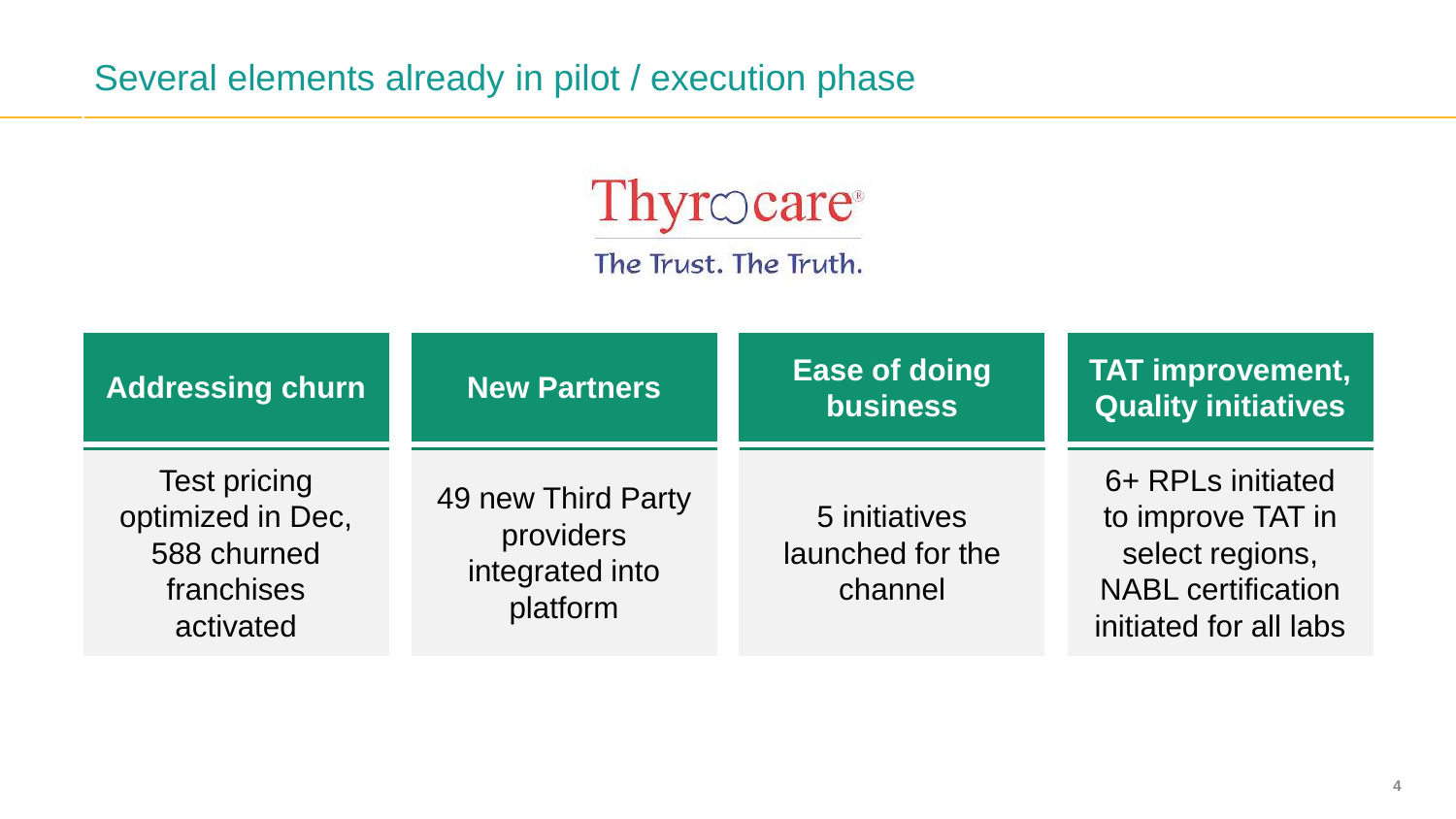## Key Highlights - Pathology



Revenue from operations of Rs. 110 Crore, significantly impacted due to erosion of Revenue from government business in the earlier period, festivities and general fall in demand historically evidenced in Q3.

- Revenue from Government contracts alone dipped by 82% QoQ, due to reduction in spending on Covid and onetime Govt. projects.
- Revenue for nine months ended 31 December 2021 of Rs. 438 Crore grew by 31 % YOY, due to one time government projects executed in earlier quarters.
- Non Covid business continued to be at par pre-Covid level. The per sample and per patient realization continued to improve across all the segments.

Gross margin improved YOY and sustained at sequential quarter. The hiring at the managerial level is ramped up to ensure business growth in all verticals in the coming years.

EBITDA margin staggered mainly on account of impact on the topline due to erosion of government contract business, fixed costs of personnel and other operational costs.

• Other expenses during the quarter includes CSR expenses Rs. 1.92 crore (Q2- Rs. 0.49 Crore) incurred during the period.

Only 0.40 million Covid RTPCR performed (2.13 million in previous quarter) significantly impacting the performance of current quarter.

4.06 million (Q2 - 6.40 million) samples sourced from 3.00 million (Q2 - 5.29 million) patients were processed during current quarter of which about 3.62 million (Q2 - 4.19 million) samples were for non – Covid related tests/ parameters.

24.22 million (Q2 - 28.28 million) tests were processed in the current quarter that includes standalone tests and tests included in the preventive care Aarogyam profiles.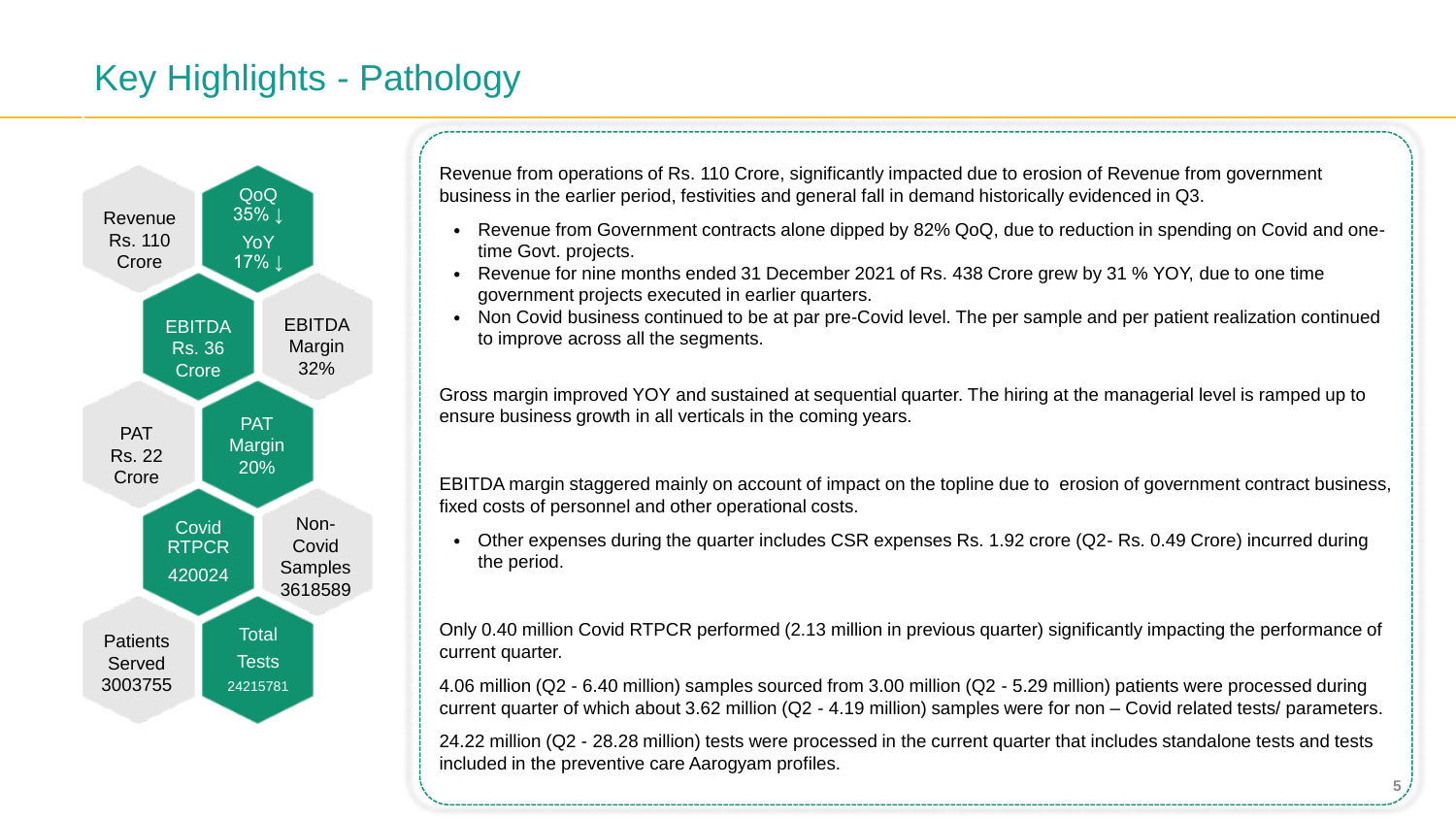## In Q3FY22, government business declined, base NOVID business impacted by historical trends observed due to festivities

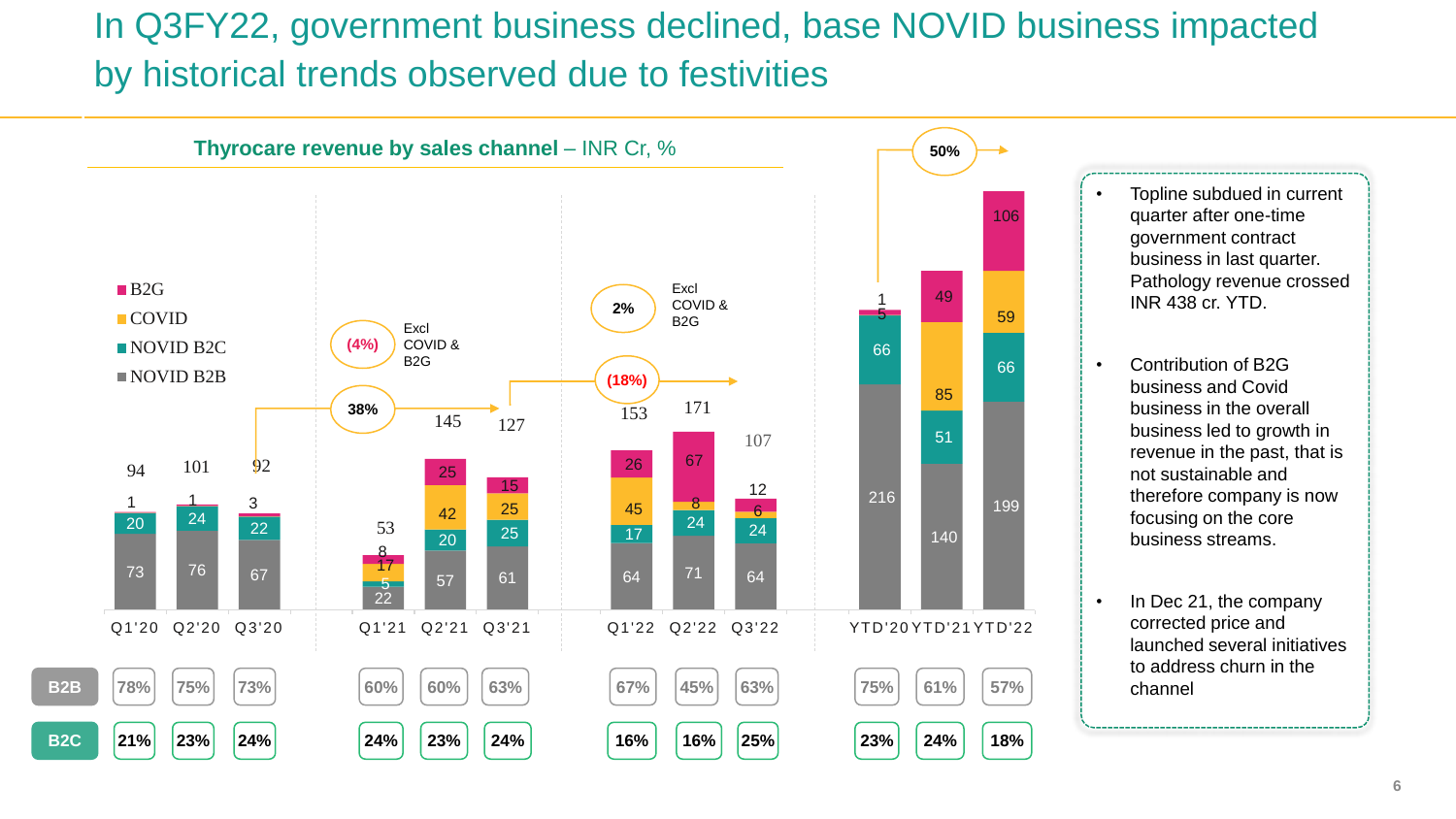## Patient footfall reduced across all channels due to price increases in Q1, which have been corrected in Nov-Dec 2021

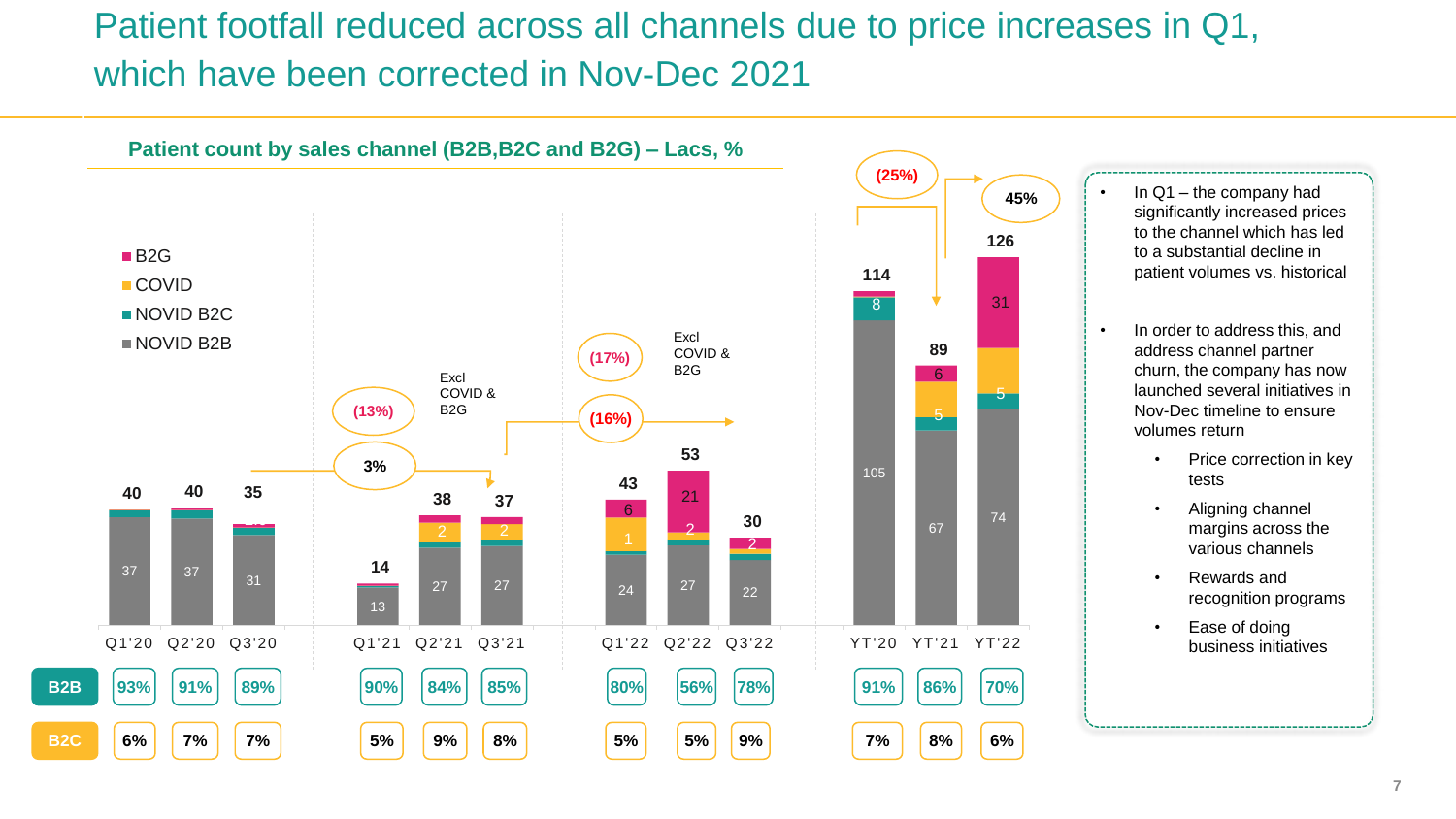### Degrowth in Patients arrested, starting to see a turnaround in B2B post price corrections in Nov-Dec, significant jump in B2C volumes in Dec

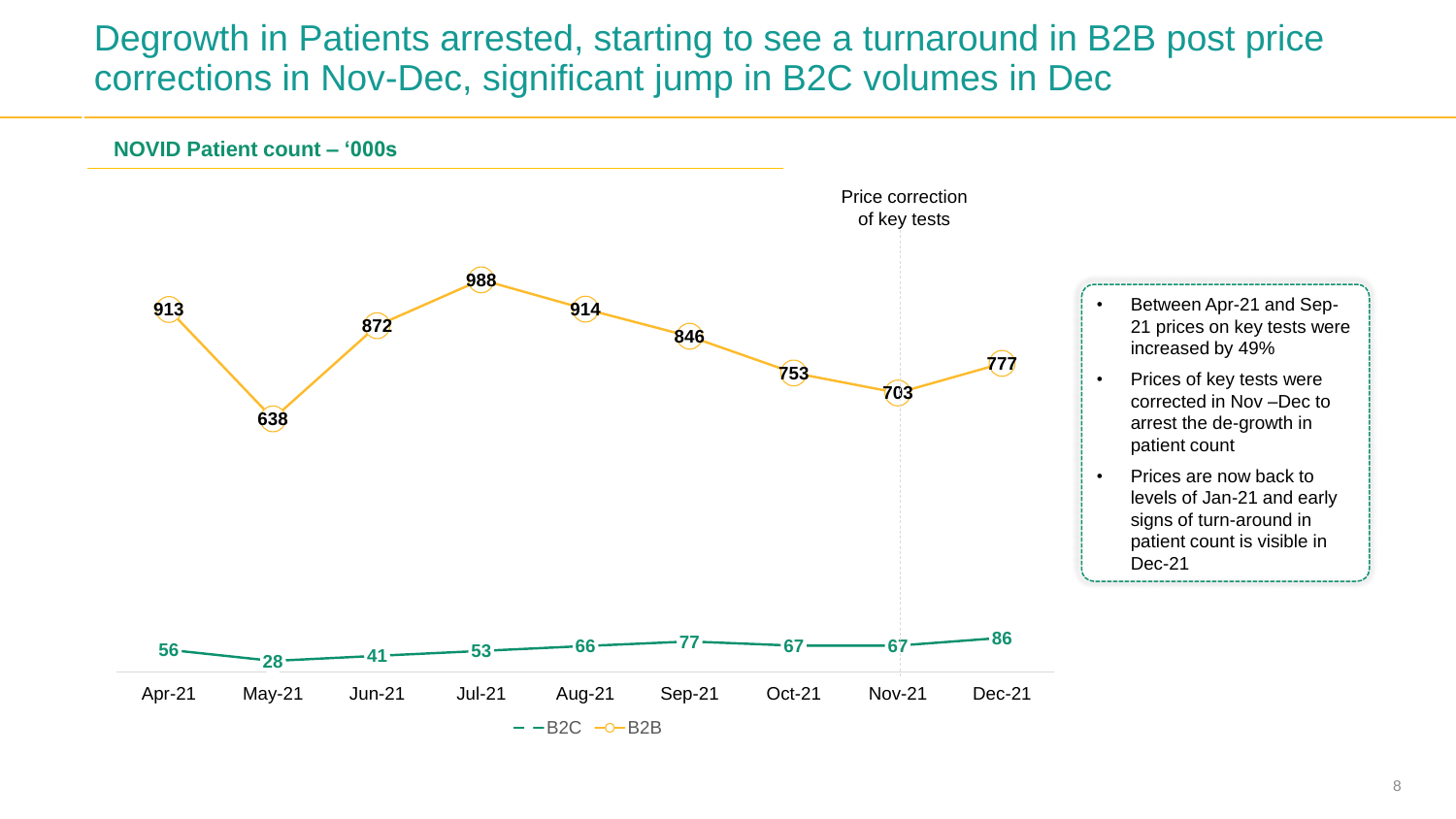### Preventive care business continued to be in line with pre-covid period

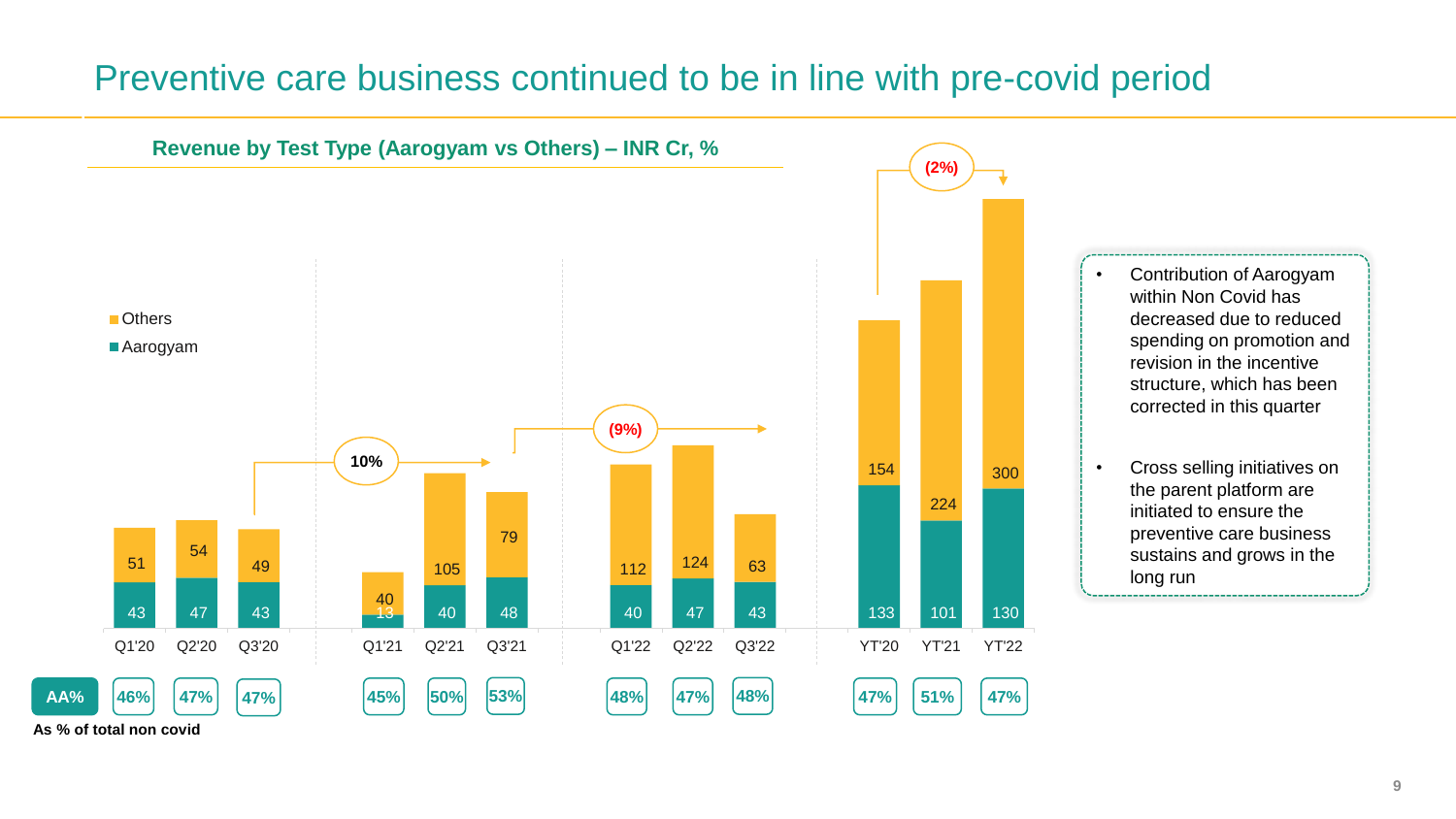### Income Statement - Pathology

Revenue from operations of Rs. 110 Crore, severely impacted due to erosion of covid business and festivities (as historically observed). Revenue for nine month ended 31 December 2021 of Rs. 438 Crore grew by 31 % YOY. Non Covid business sustained at pre-Covid level. Per sample and per patient realization showed improving trends as in previous few quarters.

#### **Income Statement**

|                                                | <b>Thyrocare</b> |            |                          |         | Variance (%) |  |
|------------------------------------------------|------------------|------------|--------------------------|---------|--------------|--|
| <b>INR</b> in crore                            | 31.12.2021       | 30.09.2021 | 31.12.2020               | Seq.    | $Y$ -o- $Y$  |  |
| <b>Revenue from Operations</b>                 | 110.2            | 168.7      | 132.2                    | $-35%$  | $-17%$       |  |
| Cost of Materials Consumed/Sold                | (29.0)           | (42.4)'    | (41.7)                   | $-32%$  | $-30%$       |  |
| <b>Gross Margin</b>                            | 81.2             | 126.3      | 90.5                     | $-36%$  | $-10%$       |  |
| <b>Employee Benefit Expenses</b>               | (14.1)           | (14.6)     | (16.8)                   | $-3%$   | $-16%$       |  |
| <b>Other Expenses</b>                          | (31.1)           | (24.5)     | (24.8)                   | 27%     | 26%          |  |
| <b>EBITDA</b>                                  | 36.0             | 87.2       | 48.9                     | $-59%$  | $-27%$       |  |
| Depreciation and Amortization                  | (7.4)            | (6.7)      | (5.6)                    | 10%     | 32%          |  |
| <b>Finance Cost</b>                            | (0.6)            | (0.6)      | (0.2)                    | $-2%$   | 150%         |  |
| Other Income                                   | 1.1              | 2.0        | 3.0                      | $-44%$  | $-63%$       |  |
| <b>Profit before Tax and Exceptional Items</b> | 29.1             | 81.9       | 46.0                     | $-64%$  | $-37%$       |  |
| <b>Tax Expense</b>                             | (6.5)            | (21.3)     | (11.7)                   | $-69%$  | $-45%$       |  |
| <b>Profit after Tax</b>                        | 22.6             | 60.6       | 34.2                     | $-63%$  | $-34%$       |  |
| Other Comprehensive Income                     | $\blacksquare$   | (0.1)      | $\overline{\phantom{a}}$ | $-100%$ | 0%           |  |
| <b>Total Comprehensive Income</b>              | 22.6             | 60.5       | 34.2                     | $-63%$  | $-34%$       |  |
| <b>Revenue Growth</b>                          | N/A              | (35%)      | (17%)                    |         |              |  |
| <b>Gross Margin %</b>                          | 74%              | 75%        | 68%                      |         |              |  |
| <b>EBITDA %</b>                                | 33%              | 52%        | 37%                      |         |              |  |
| PAT %                                          | 21%              | 36%        | 26%                      |         |              |  |

**Revenue from operations – primarily** comprised of Revenue from diagnostic services Rs. 109 crore and revenue from sale of consumables and digital rapid technology products of about Rs. 1 crore.

Diagnostic revenue de-growth in sequential quarter is about 35%, primarily due to discontinuance of government contracts for COVID test

**Gross margin** – continued to be at 70%+ mainly on account of improvement in per sample/ patient realization.

**Employee benefit expenses** at absolute level have not increased. Resources are hired at business development and marketing level to ensure future growth is achieved.

**Other expenses** - consists of service charges, sales incentives, power and fuel, repairs and maintenance. Service charges includes cost of phlebotomist for home collection order, and LME costs. Apart this also includes mandatory spending of CSR expenses incurred during the year and provision for bad debts created on the basis of expected credit loss matrix.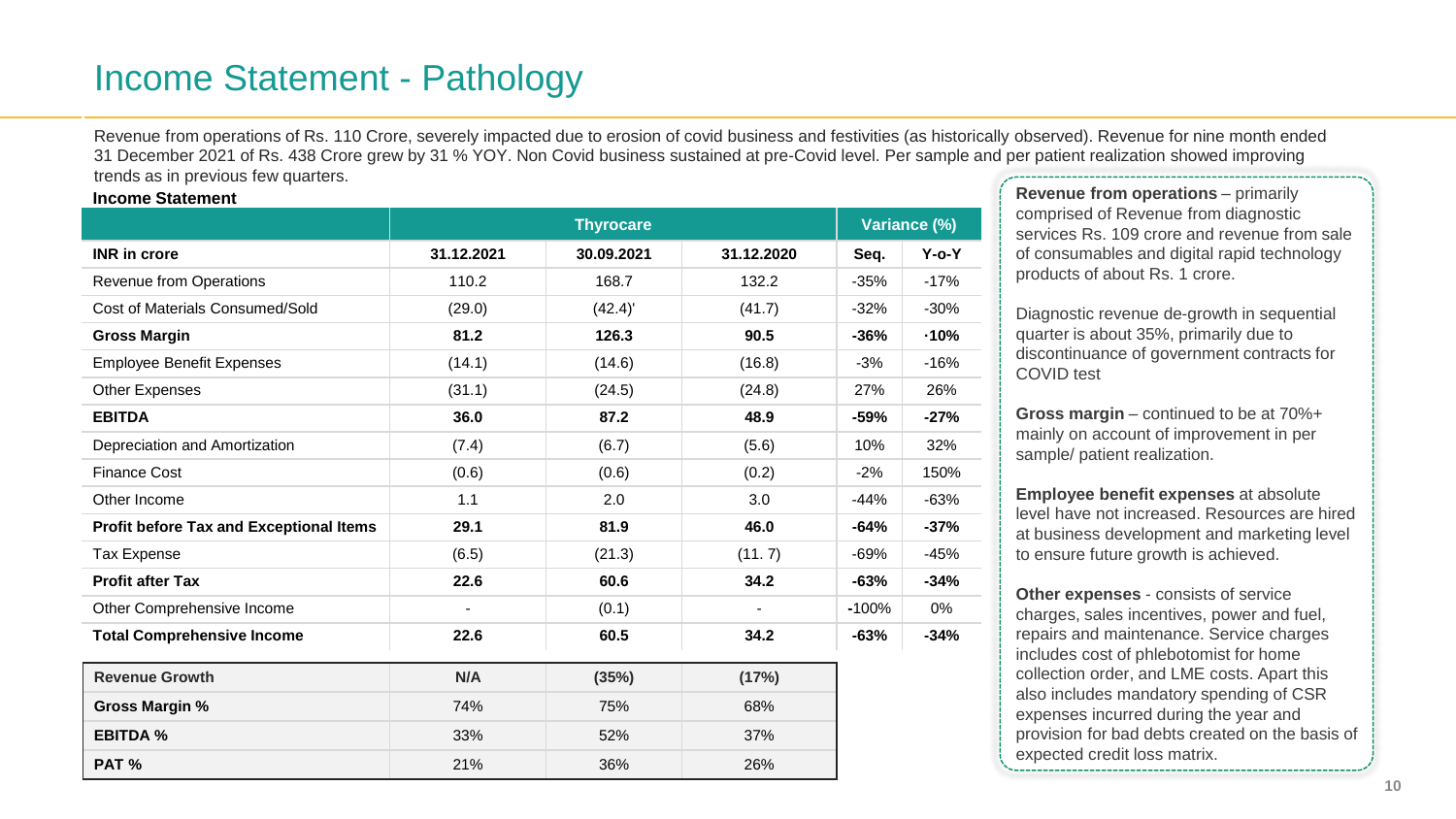### Revenue - source



- Total reported revenue mainly consists of revenue from diagnostic services (96%). Revenue from sale of goods consists of new sub segment of sale of rapid kits i.e. point of care testing kits, that generated revenue of about Rs. 0.90 crore.
- Contribution of B2G (Government) in total reported revenue of 11% (previous quarter 40%).
- B2C revenue sustained despite of festivities.
- Contribution of COVID in total reported revenue deepen to 13%.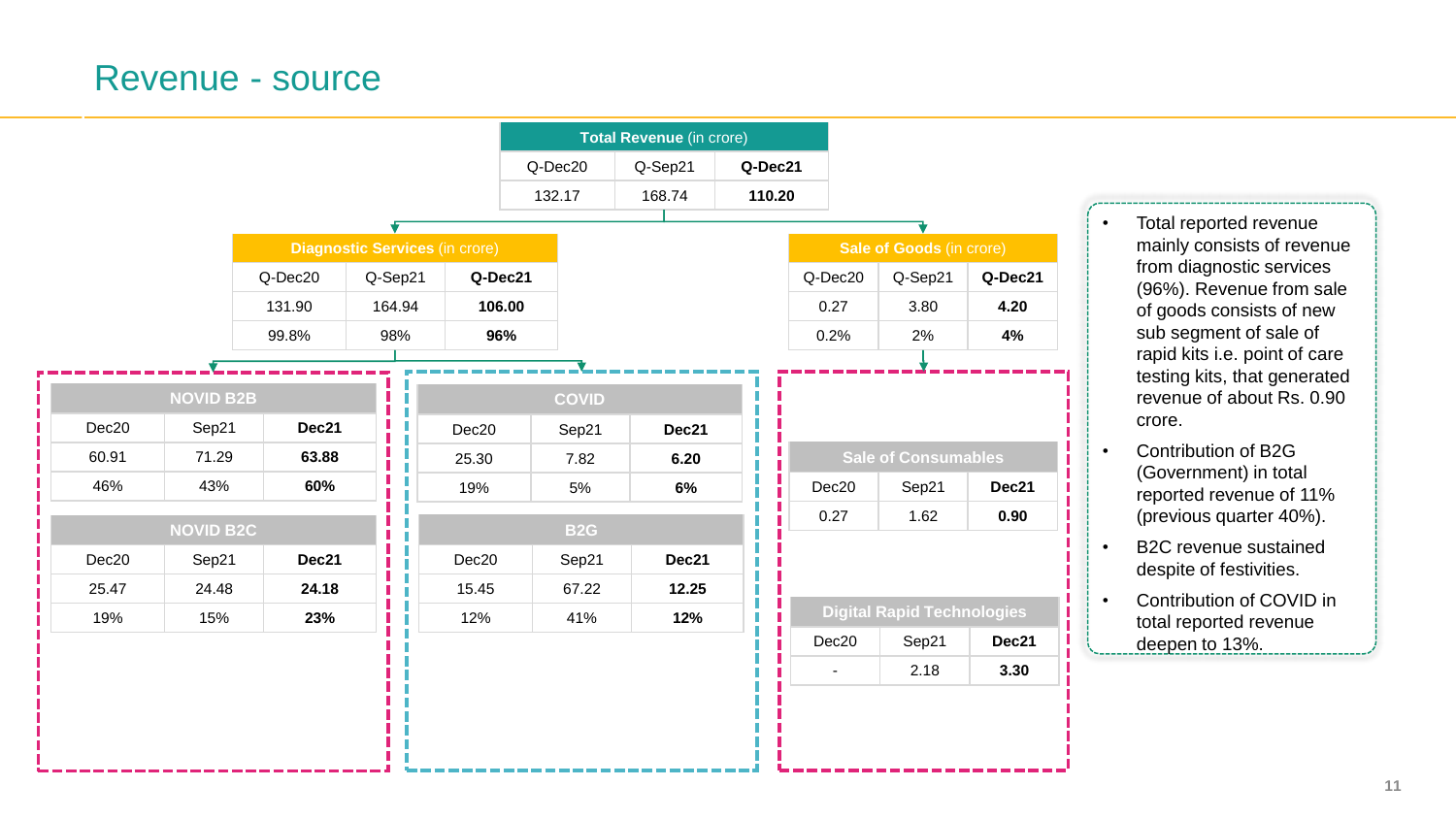## Income Statement - Radiology

Radiology business accounted for 6% of reported consolidated revenue of Thyrocare Group in current quarter. Despite of festivities, the footfall at PETCT centres continued to improve in last 2-3 quarters.

#### **Income Statement**

|                                                | <b>Nuclear</b>           |            |            | Variance (%) |             |
|------------------------------------------------|--------------------------|------------|------------|--------------|-------------|
| <b>INR</b> in crore                            | 31.12.2021               | 30.09.2021 | 31.12.2020 | Seq.         | $Y$ -o- $Y$ |
| Revenue from Operations                        | 7.3                      | 7.5        | 6.2        | $-3%$        | 18%         |
| Cost of Materials Consumed/Sold                | (1.0)                    | (1.2)      | (1.0)      | $-17%$       | 0%          |
| <b>Gross Margin</b>                            | 6.3                      | 6.3        | 5.2        | 0%           | 21%         |
| <b>Employee Benefit Expenses</b>               | (0.6)                    | (0.4)      | (0.4)      | 50%          | 50%         |
| Other Expenses                                 | (4.9)                    | (4.2)      | (4.1)      | 17%          | 20%         |
| <b>EBITDA</b>                                  | 0.8                      | $1.7$      | 0.7        | $-53%$       | 14%         |
| Depreciation and Amortization                  | (1.5)                    | (1.5)      | (2.3)      | 0%           | $-35%$      |
| <b>Finance Cost</b>                            | $\overline{\phantom{a}}$ | (0.1)      | (0.3)      | $-100%$      | 400%        |
| Other Income                                   | 0.5                      | 13.5       | 0.1        | $-96%$       | $-63%$      |
| <b>Profit before Tax and Exceptional Items</b> | (0.2)                    | 13.6       | (1.8)      | $-101%$      | $-89%$      |
| <b>Tax Expense</b>                             | 0.7                      | 3.6        |            | $-119%$      | 100%        |
| <b>Profit after Tax</b>                        | (0.9)                    | 17.2       | (1.8)      | $-105%$      | $-50%$      |
| Other Comprehensive Income                     |                          |            |            | 0%           | 0%          |
| <b>Total Comprehensive Income</b>              | (0.9)                    | 17.2       | (1.8)      | $-105%$      | $-50%$      |
| <b>Revenue Growth</b>                          | N/A                      | (3%)       | 18%        |              |             |
| <b>Gross Margin %</b>                          | 86%                      | 84%        | 84%        |              |             |
| <b>EBITDA %</b>                                | 11%                      | 23%        | 11%        |              |             |
| PAT %                                          | (14%)                    | 229%       | (29%)      |              |             |

**Revenue from operations** – Revenue from operations – Revenue from imaging services accounted for 6% of reported consolidated revenue of Thyrocare Group in current quarter. During the quarter, Nueclear operated 9 PET-CT scanners across 8 imaging centres.

The subsidiary has settled disputes at Gujarat and are in the process of commencing operations at Surat and Vadodra. Revenue comprised of revenue from sale of FDG of Rs. 0.85 crore in current quarter.

Patient footfall increased across the centres and the newly opened centres attained near break even in the first 90 days of operation in Mumbai.

Nueclear sold some of its properties acquired with the intention of setting up PETCT, to settle the loans and other liabilities.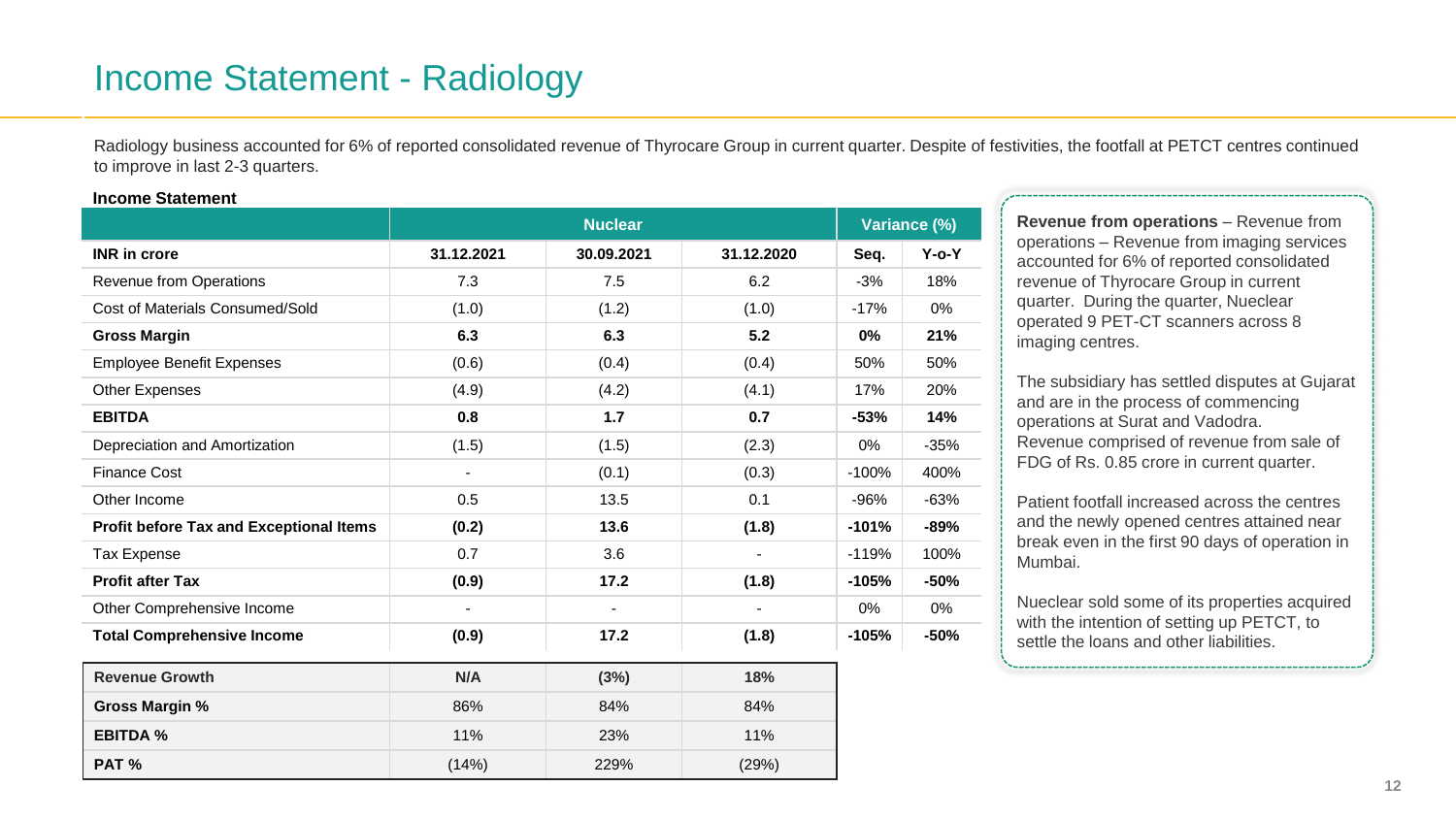### Patient footfall increased across the centers in the second quarter